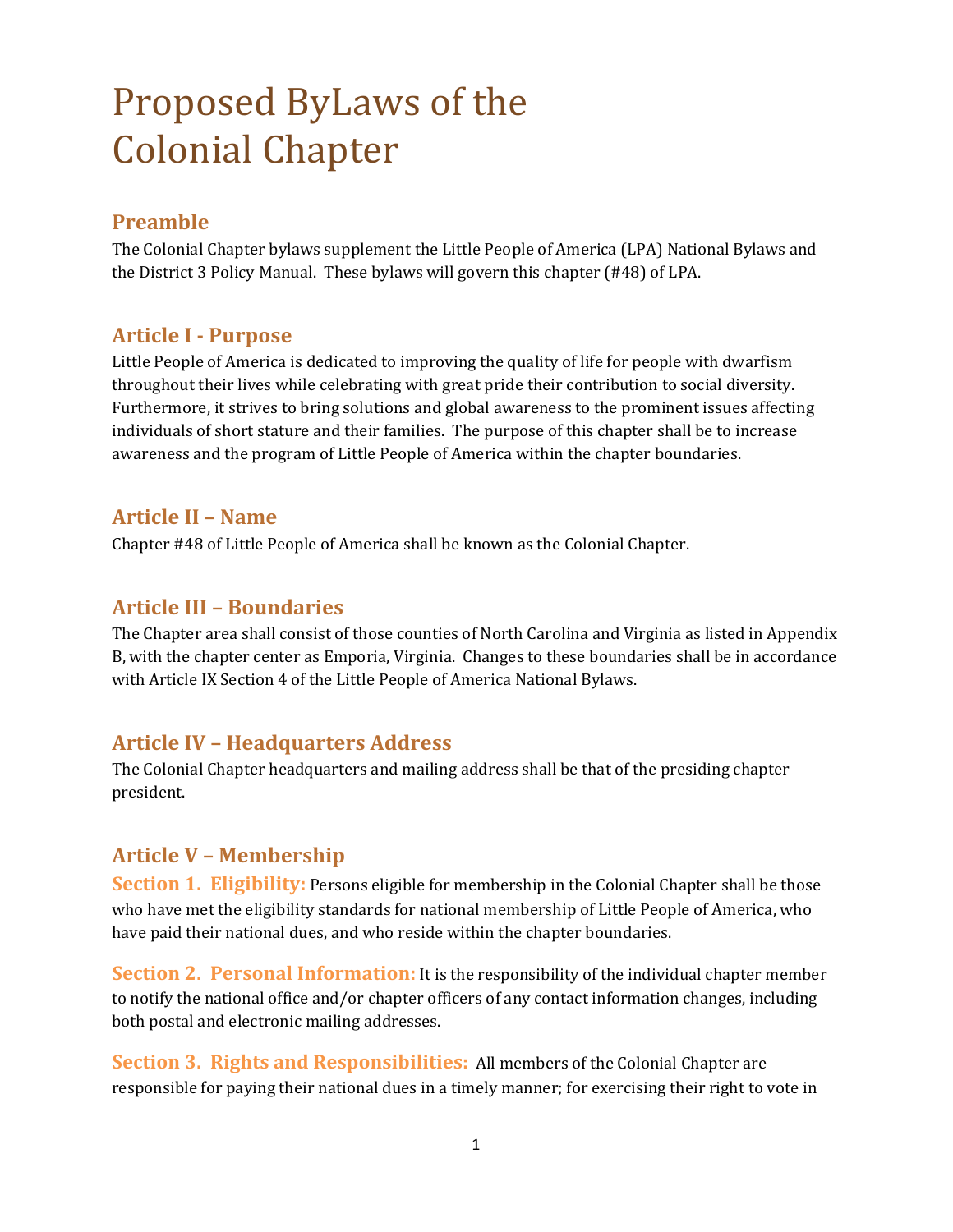elections; for accepting the majority vote on all matters; for endeavoring to attend chapter meetings; for supporting attendance at district and national meetings; for interacting with officers and other members in a respectful manner; and for honoring the order of all Colonial Chapter proceedings. 

**Section 4. Compensation:** No compensation shall be paid for services as a chapter officer or chapter members. However, the officers and chapter members may ask for reimbursement for their expenses to the chapter, if and only if, the expense, the reason and the receipt are presented. Reimbursements are not guaranteed. Reimbursements greater than \$350.00must be passed by majority vote of chapter members in attendance at chapter meeting and by majority vote of all chapter officers. If passed, the reimbursement(s) will be filed for audit to the National Treasurer and documented within chapter minutes.

**Section 5. Chapter Meetings:** A minimum of four (4) meetings shall be held during the calendar year, with no more than three  $(3)$  months without a meeting. Chapter officers shall endeavor to schedule meetings as far in advance as possible, and notify members accordingly. Changes to the schedule can be made by a vote of membership, by the chapter president or by the chapter officers. Special meetings may be called by the chapter president, chapter officers or a majority of chapter members. There will be a designated annual meeting held within chapter boundaries between August 1 and December 1. During the election year, elections must be held at this annual meeting.

# **Article VI – Officers**

**Section 1. Chapter Officers:** Officers shall be President, Vice-President, Secretary, and Treasurer. If necessary, the Secretary and Treasurer positions may be combined into one office during a term.

**Section 2. Eligibility to Hold Office:** All chapter officers shall have been an active Colonial Chapter eligible voting member for at least one year at the time of nomination.

**Section 3. Election of Officers:** Election of the officers shall be held at the annual chapter meeting of even number years. Candidates shall be nominated and made known to the chapter members at least  $(2)$  months prior to the annual meeting. Officers shall be elected by a majority vote of the membership using absentee mail-in ballots and secret ballots at the election year annual meeting (held between August 1<sup>st</sup> and December 1<sup>st</sup>). A majority vote from all ballots received is required for election. Immediate run-off elections will be held until a majority is reached. All ballots must be directed to an impartial district officer (of which the Colonial Chapter is part), who is a non-Colonial chapter member, for tallying of the votes. Electronic balloting may be used if the LPA National Board of Directors obtains or identifies an acceptable and secure system, and nonprofit laws allow electronic balloting.

**Section 4. Term of Office:** Term of office shall be for two calendar years. New officers assume duties three (3) months after the chapter meeting at which they were elected (according to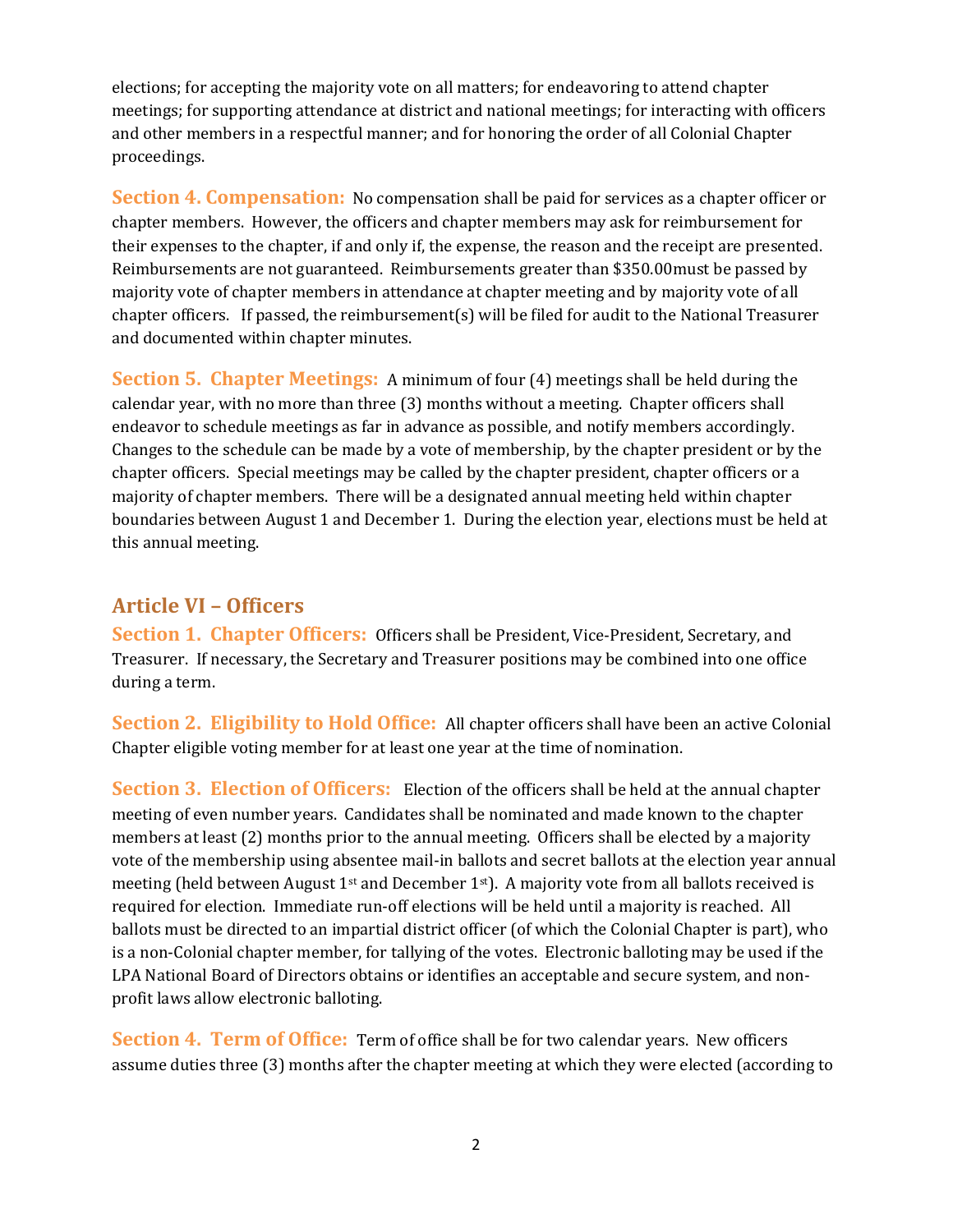National Bylaws Article IX-Local Chapters, Section 8D). No officer shall serve more than three (3) consecutive terms in the same office.

#### **Section 5. Duties of Office:**

- 1. **Chapter President:** The **President** shall have the following duties:
	- 1. The President shall have primary responsibility for the continuance of activities within the chapter and work to insure the long range existence and stability of the chapter.
	- 2. The President shall train the chapter president-elect.
	- 3. The President shall respond to and work with their District Director in carrying out their functions as described in the National Bylaws Article IX, Section 8, and Article X, Section 5.
	- 4. Disputes or conflicts of interests between Chapter President and District Director shall be mediated by the Senior Vice President in consultation with the Board of Directors. The decision of the Board of Directors is final if the dispute or conflict of interest cannot be resolved through mediation. (For more information, see the National Bylaws Article IX, Section 9).
	- 5. The President shall appoint committees as necessary.
	- 6. The President shall vote in case of a tie.
	- 7. The President shall review all media generated for circulation to the chapter members and suggest revisions if necessary prior to distribution.
	- 8. The President shall ensure that all articles and provisions of these bylaws are adhered to in full.
- 2. **Chapter Vice-President:** The Vice-President shall have the following duties:
	- 1. The Vice-President shall act in the President absence.
	- 2. The Vice-President shall focus on recruiting new members to the chapter.
	- 3. The Vice-President shall be responsible for encouraging membership involvement.
- **3. Chapter Treasurer:** The Treasurer shall have the following duties:
	- 1. The Treasurer shall record all chapter financial transactions.
	- 2. The Treasurer shall maintain bookkeeping records.
	- 3. The Treasurer shall provide quarterly reports to the National Finance Director.
	- 4. The Treasurer shall provide an audit as requested by an officer or chapter member.
- 4. **Chapter Secretary:** The Secretary shall have the following duties:
	- 1. The Secretary shall record the minutes of the chapter and officers meetings.
	- 2. The Secretary shall maintain membership lists (active, inactive, and prospective members).
	- 3. The Secretary shall send appropriate correspondence (i.e.: get-well, birthday, and sympathy cards)
	- 4. The Secretary shall attend to chapter mailings (newsletters, meeting reminders).

**Section 6. Order of Succession:** In the event the Colonial Chapter president is unable to serve for any reason, the order of succession to the presidential position shall be the chapter Vice-President, Treasurer, Secretary, and immediate past president. In the event there is a vacancy in any other officer position, election of a new officer shall take place within the next two  $(2)$  chapter meetings after the vacancy is effective, in accordance with Article VI Section 3 above.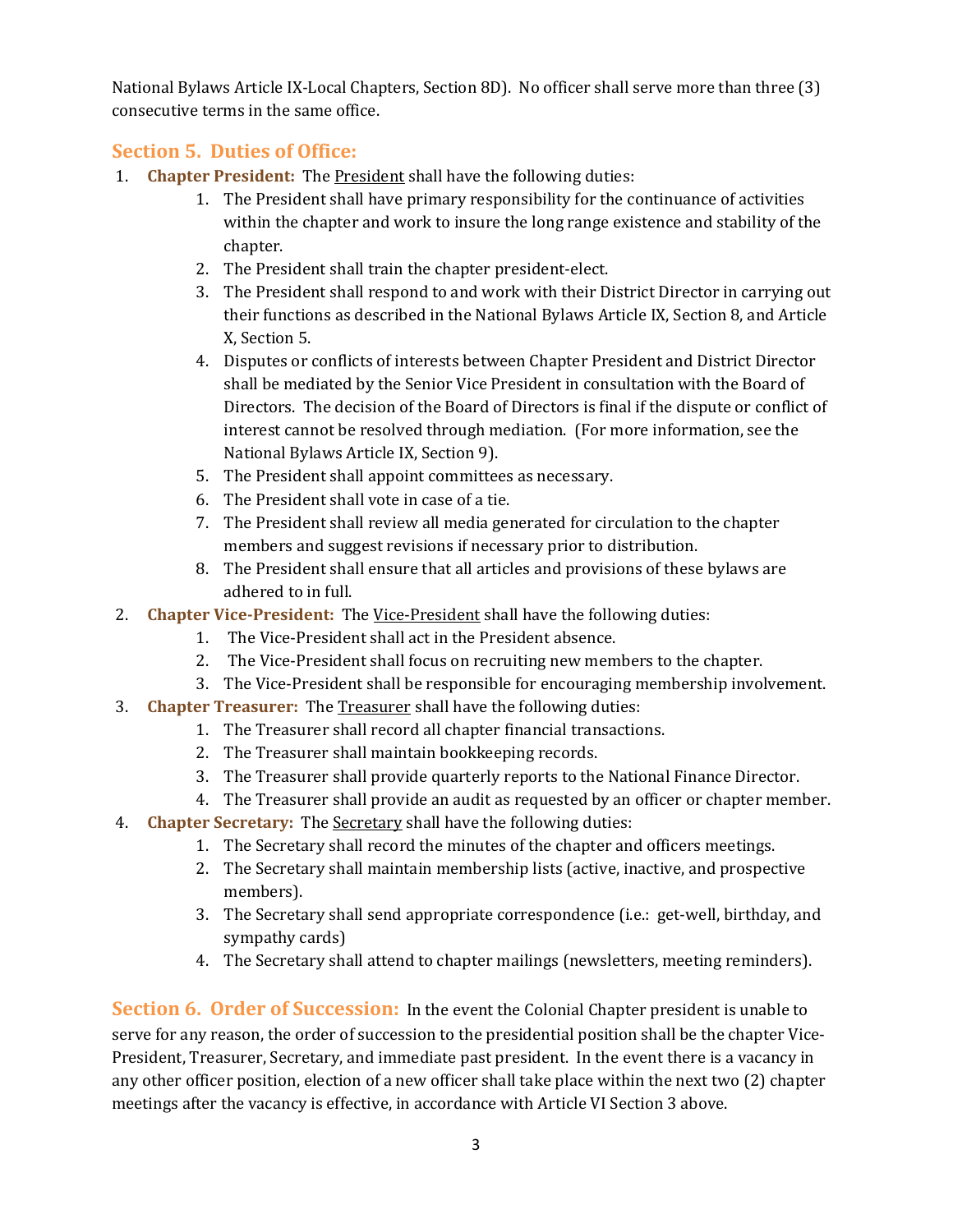**Section 7. Annual Reports:** All chapter officers and committee chairmen, if necessary, shall present annual reports at the annual meeting.

**Section 8. Committees:** All chapter committees may be appointed by the chapter president.

**Section 9. Removal of Officers:** To remove a chapter officer, chapter members must come forward with complaint(s) made in writing to the involved chapter officer, with a copy to the chapter president and District Director. If complaint(s) cannot be resolved, they will be submitted to the District Officers for review. After review and a majority vote is taken by the District Officers, the issue of the removal of the chapter officer will be submitted to the chapter membership. After a two-thirds vote of the chapter membership through mail-in-ballots and secret ballots at the next chapter meeting (from when the ballots were mailed), the chapter officer shall be considered removed from office.

## **Article VII – Fiscal Year**

The fiscal year for the Colonial Chapter shall be from October 1 to September 31 of each year.

#### **Article VIII – Rules of Order**

The current edition of Robert's Rule of Order shall govern and conduct all meetings.

## **Article IX – Amendments**

The by-laws may be amended at a chapter meeting with approval of two thirds  $(2/3)$  of those attending provided thirty (30) days advance notice has been given in writing which included the content of the proposed amendment. A copy of the amended bylaws should be sent to the District Director and the Senior Vice President of LPA. Approved amendments take effect upon approval of the National Executive Committee of LPA.